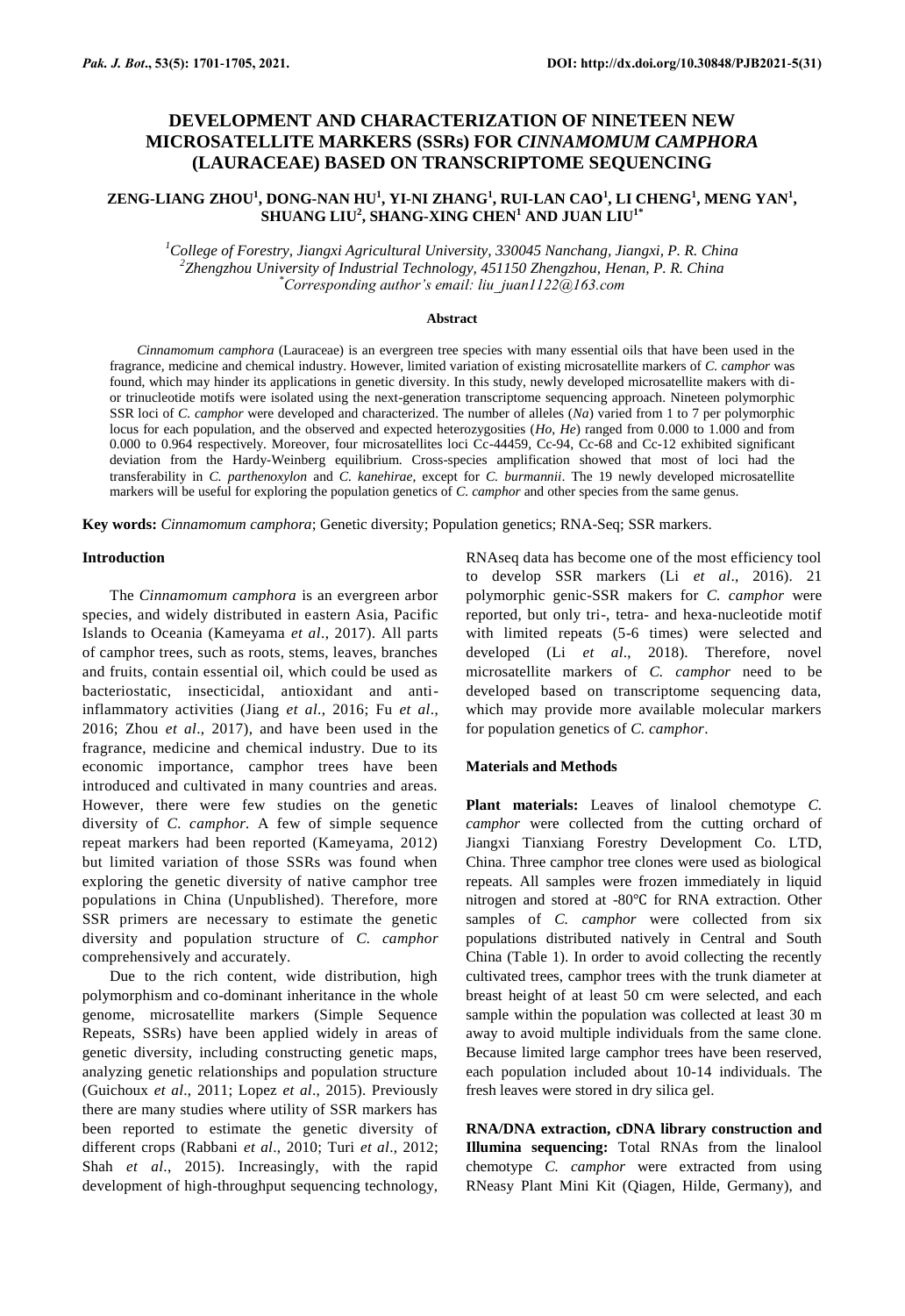total DNA from other samples was extracted from collecting the silica-dried fresh leaves with a modified CTAB method (Murray & Thompson, 1980). The quality and quantity of isolated RNA/DNA were determined using a Nanodrop and agarose gel electrophoresis. RNA integrity was assessed using the RNA Nano 6000 Assay Kit of the Agilent Bioanalyzer 2100 system (Agilent Technologies, CA, USA). RNA-Seq library was constructed employing the NEBNext® Ultra<sup>TM</sup> RNA Library Prep Kit for Illumina® (NEB, USA) following manufacture's recommendations, and sequenced on an Illumina HiSeq 4000 sequencing platform. Construction of cDNA library and Illumina sequencing were both conducted by Novogene (Beijing, China). Primer pairs were designed using software Primer3 (Rozen & Skaletsky, 1999).

**SSR amplification system and PCR amplification procedure:** The amplification reactions were carried out using Mastercycler® nexus (Eppendorf, Germany), and the PCR reactions were performed in a final volume of 25 μl, containing 22 μl of  $1.1 \times T3$  Super PCR Mix (Tsingke, Beijing, China), 1 μl of each primer (0.4 μm) and 1μl total genomic DNA (10-25 ng/μl). All PCRs were conducted with an initial denaturation at 98℃ for 2 min; followed by 30 cycles of denaturation at 98℃ for 10 s, annealing at locus-specific annealing temperature (Table 1) for 10 s, and extension at 72℃ for 10s; and a final extension of 72℃ for 2 min. DNA samples after amplification were stored at 4 ℃ for later use. The PCR products were visualized at 1% agarose gel electrophoresis. Each pair of successful primers that was specially developed with fluorescent dyes (TAMRA, Hex or FAM) at forward primers (5' end) were reamplified and genotyped (PCR reaction and cycling condition were as above). The PCR products were then separated on ABI 3730xl Genetic Analyzers (Applied Biosystems, USA) to determine the fragment size at each locus, using genotyper 4.0 and LIZ 500 (Applied Biosystems, USA) as an internal size standard.

**SSR markers data analysis:** In this study, Gene Maker 2.2.0 (SoftGenetics LIC, State College, PA, USA) software was used to analyze the original peak map measured by the biological company, and the peak map was used to determine whether the SSR site was homozygous or heterozygous. Because *C. camphor* is a diploid plant, the single peak stands for homozygous, or bimodal heterozygous. And the low peak value of the heterozygote was required at least half as high as the peak one. Then, the position of each peak was compared with the internal standard of Gene Scan-500LIZ molecular weight in the corresponding panel. The stripe size of each SSR marker was read, and the data were saved in the Microsoft Excel sheets according to the population and locus for further data analysis. Measures of the number of alleles (*Na*), observed value (*Ho*), expected heterozygote (*He*), the inbreeding coefficient within populations (*Fis*), the genetic differentiation (*Fst*) and the gene flow (*Nm*) in each population was found by employing the software Popgene32 (Yeh *et al*., 2002). The polymorphic information content (PIC) value for each locus was calculated using CERVUS version 3.0.3 (Kalinowski *et al*., 2007).

**Cross-species amplification:** The polymorphic loci isolated from *C. parthenoxylon*, *C. burmannii* and *C. kanehirae* were tested for amplification in 15 individuals of three species, followed the same procedures as above, except that the annealing temperature for each locus was re-optimized.

## **Results and Discussion**

The RNA-Seq of *C. camphor* yielded 24,121,394 clean paired-end reads at least 200 bp in length, and 312,457 unigenes were gained from the clean reads performed by de novo assembly with Trinity (Grabherr *et al*., 2011). MISA (Thiel *et al*., 2003) was used to isolate SSRs, and totally identified 134,851 putative SSRs. 38 primer pairs were selected for further testing based on the region containing at least nine repeats of dinucleotide motifs or six repeats of trinucleotide motifs, a PCR product size with 100-300 bp, a primer length ranging from 20 to 27 nucleotides and annealing temperature with 50-65℃. However, 19 of the 38 primer pairs could amplify and yield polymorphic amplification products among the six sampling populations (Table 2).

| <b>Population</b><br>(abbreviation) | Locality                 | <b>Geographic coordinates</b> | Number of<br>samples | <b>Dates</b>  |
|-------------------------------------|--------------------------|-------------------------------|----------------------|---------------|
| TR                                  | Tongren, Guizhou, China  | 27°43'52"N 109°11'05"E        | 14                   | March 26,2018 |
| <b>ZH</b>                           | Zhuhai, Guangdong, China | 22°16'25"N 113°34'36"E        | 13                   | March 24,2018 |
| <b>HY</b>                           | Hengyang, Hunan, China   | 26°58′03″N 112°57′25″E        | 12                   | July 1,2017   |
| <b>SM</b>                           | Sanming, Fujian, China   | 26°23'28"N 117°20'01"E        | 12                   | July 8,2017   |
| <b>NT</b>                           | Niutian, Jiangxi, China  | 27°27'24"N 115°40'12"E        | 13                   | April 22,2017 |
| <b>HS</b>                           | Huangshi, Hubei, China   | 30°20′00″N 115°03′00″E        | 10                   | May 3,2017    |

**Table 1. Locality information for** *C. camphor* **used in this study.**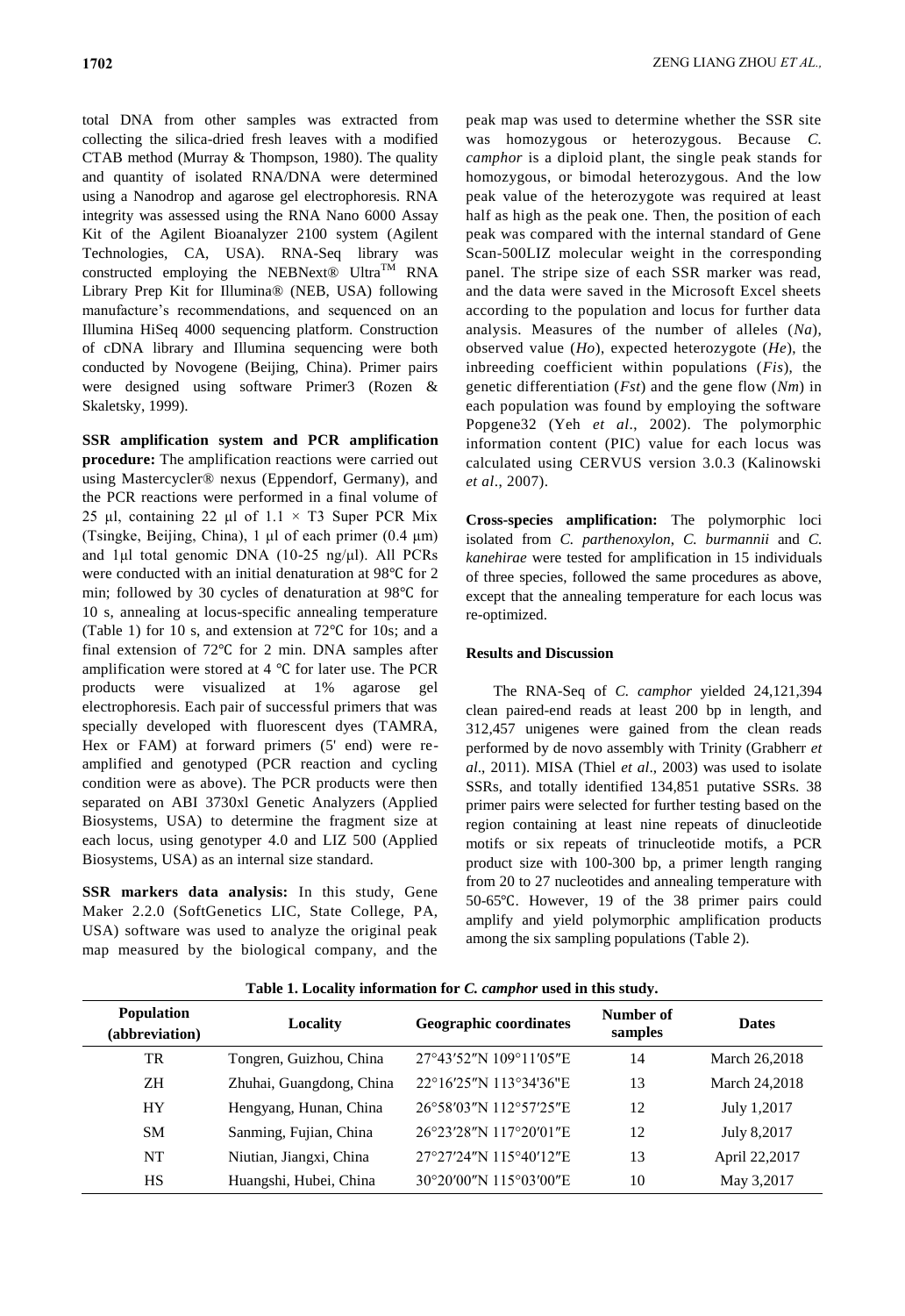| Locus    | <b>Repeat</b><br>motif | Table 2. Characteristics of 12 flowly boles and primer pairs for C. Camphon.<br>Primer sequences $(5' \text{ to } 3')$ | Size (bp) | <b>Dye</b>   | Ta<br>(C <sup>o</sup> ) | <b>GenBank</b><br>Accession no. |
|----------|------------------------|------------------------------------------------------------------------------------------------------------------------|-----------|--------------|-------------------------|---------------------------------|
| Cc-33551 | (AdG) <sub>7</sub>     | F: GGGTCAGATGGAAATGGGGT<br>R: TCCTCTCCTCCTGCTGTCTC                                                                     | 144       | <b>HEX</b>   | 63.3                    | MN401209                        |
| Cc-44459 | $(AdG)_6$              | F: GGTAACACCATTGCCGGAGA<br>R: ACAAGCTGACCTAAAACCCTT                                                                    | 108       | <b>TAMRA</b> | 58.5                    | MN401210                        |
| Cc-40436 | $(TCC)_{7}$            | F: GGCTTAGATTTTCTTGGCCCC<br>R: TCACATTAAGGGCCCAACAA                                                                    | 102       | <b>TAMRA</b> | 58.5                    | MN401211                        |
| Cc-42958 | $(GGA)_6$              | F: GGGTGAAAGGCTCGTAGGAG<br>R: CCCGGTTGTATCAACGGCTA                                                                     | 197       | <b>TAMRA</b> | 63.4                    | MN401212                        |
| Cc-41285 | $(CAG)_6$              | F: GGGCAGACGGACCTGAAATT<br>R: TTTCTTGTGAGAGACGCCCC                                                                     | 202       | FAM          | 63.5                    | MN401213                        |
| Cc-34969 | $(GAT)_{6}$            | F: GGGGATTAGGCCTTTCGGAG<br>R: CAGTCGCCTAGCCATTCCAA                                                                     | 209       | <b>FAM</b>   | 63.5                    | MN401214                        |
| $Cc-85$  | $(AT)_{10}$            | F: AAGGGAAGACTGTGTGCACC<br>R: GGGAATTCAGGTTTGGCTGC                                                                     | 101       | <b>FAM</b>   | 52                      | MN401215                        |
| $Cc-20$  | $(AT)_{10}$            | F: AAGGAAGATAATCTCATTCTTCTTTGT<br>R: CAACTCCACCCATCCACCAA                                                              | 159       | <b>TAMRA</b> | 49.5                    | MN401216                        |
| $Cc-94$  | $(TA)_{10}$            | F: AAAAGCAACCCTCCCGTGAG<br>R: TGTTGGTGAGTCTTGGCATTCT                                                                   | 154       | <b>TAMRA</b> | 50.5                    | MN401217                        |
| $Cc-23$  | $(TC)_9$               | F: AACACCTGTGACTGAGGTCG<br>R: TGTGGTTTCAGCTTGTATTCCTC                                                                  | 211       | <b>FAM</b>   | 50.9                    | MN401218                        |
| $Cc-30$  | $(CT)_{15}$            | F: AAACAAGGAGGACAGGGCAG<br>R: TAACACAAAAGGGCACGCAC                                                                     | 103       | <b>FAM</b>   | 52                      | MN401227                        |
| $Cc-58$  | $(AT)_{10}$            | F: AACACTTCACGCATTGCACT<br>R: AGGCAATATGGGTGTGTGGT                                                                     | 202       | <b>HEX</b>   | 52                      | MN401219                        |
| $Cc-68$  | $(TC)_{19}$            | F: AAATGACCCCAACCGAGCTT<br>R: CCAAAGCAACAGCTACACGG                                                                     | 252       | <b>TAMRA</b> | 52                      | MN401220                        |
| $Cc-05$  | $(CT)_{13}$            | F: AAGCGATCCCCCATCTTCAC<br>R: ACATTACTGTAACCTCCTGCTTCT                                                                 | 106       | FAM          | 51                      | MN401221                        |
| $Cc-34$  | $(TA)_{13}$            | F: AATCAGGATGATCAGCGGCC<br>R: CCCCACCCTTGCTCTCATAG                                                                     | 157       | <b>HEX</b>   | 53                      | MN401222                        |
| $Cc-12$  | $(TC)_{16}$            | F: AAACGACCAAAGGCAACCAC<br>R: GGCGTCGATTCTCATTTGGC                                                                     | 253       | <b>HEX</b>   | 52                      | MN401223                        |
| $Cc-91$  | $(GA)_{10}$            | F: AACTTAAACGTGAGGGCCCC<br>R: CCCTCCCCCATTTTCCCTTC                                                                     | 156       | FAM          | 53                      | MN401224                        |
| $Cc-50$  | $(GA)_{12}$            | F: AAAGGTGTCCCCTAGCTTGC<br>R: TGGAAAGCACTAGCCTTGGT                                                                     | 212       | <b>HEX</b>   | 52                      | MN401225                        |
| $Cc-45$  | $(CT)_{19}$            | F: AAACCACAGGAGCGTTGGAT<br>R: ACCCTCCAAACTTCACCCTT                                                                     | 263       | <b>HEX</b>   | 52                      | MN401226                        |

**Table 2. Characteristics of 19 newly SSRs and primer pairs for** *C. camphor***.**

The number of alleles (*Na*) ranged from 1 to 7 in the six populations were evaluated (Table 3). Levels of observed and expected heterozygosity (*Ho*, *He*) ranged from 0.000 to 1.000 and from 0.000 to 0.964, respectively (Table 2). Four microsatellites loci (Cc-44459, Cc-94, Cc-68 and Cc-12) exhibited significant deviation from the Hardy-Weinberg equilibrium. The inbreeding coefficient at total populations (*Fis*) was employed to estimate the neatness of hybrid progenies, generally varying from-1 to 1. *Fis* > 0, reflecting the deletion of heterozygotes; *Fis* < 0, reflecting the excess of heterozygotes. In this study, *Fis* in natural population of camphor tree varied from -0.554 (Cc-34) to 1 (Cc-44459, Cc-42958, Cc-30) with an average value of 0.112. The genetic differentiation coefficient within populations (*Fst*) ranged from 0.042 (Cc-20) to 0.381 (Cc-44459) with an average value of 0.202. The value of gene flow (*Nm*) in camphor populations was from 0.405 (Cc-44459) to 5.667 (Cc-20) with an average value of 1.425, which indicated that there were high levels of the gene flow among populations, and high levels of genetic differentiation. The polymorphism information content (PIC) value ranged from 0.477 to 0.798. The 19 loci were further examined for cross-species amplification in three related species: *C. parthenoxylon*, *C. burmannii* and *C. kanehirae* (Table 4). We found that most of loci can amplify successful in *C. parthenoxylon* and *C. kanehirae*, but only four loci (Cc-33551, Cc-44459, Cc-85 and Cc-45) can amplify successful in *C. burmannii*.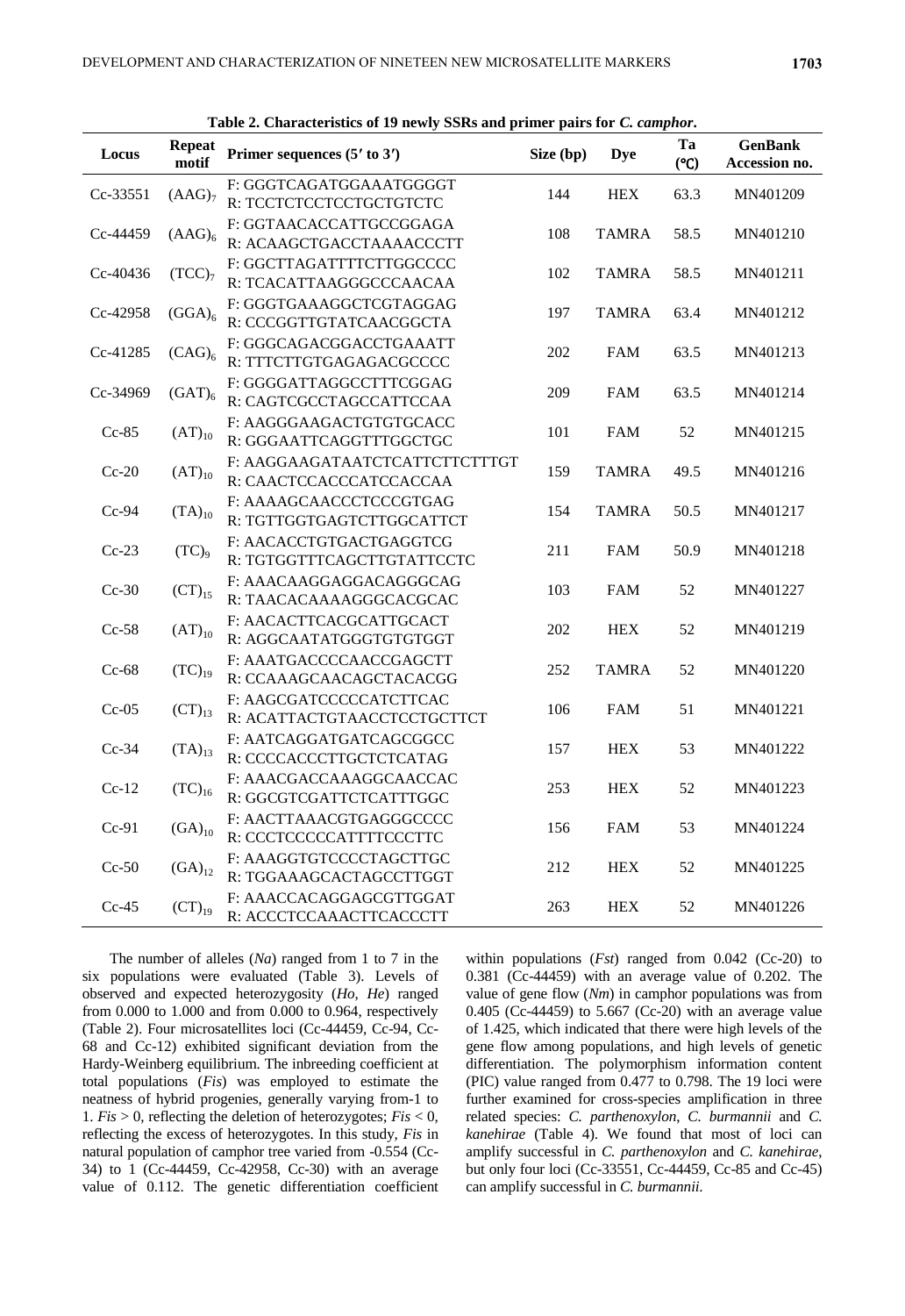| í                       |  |
|-------------------------|--|
|                         |  |
|                         |  |
|                         |  |
|                         |  |
|                         |  |
| ļ                       |  |
|                         |  |
|                         |  |
|                         |  |
|                         |  |
| ļ                       |  |
|                         |  |
| i                       |  |
| i<br>ξ<br>3<br>I        |  |
| ä<br>į<br>i<br>f,       |  |
| ζ<br>ļ<br>í             |  |
| 1<br>¢<br>I<br>ลี่<br>i |  |

|                                                                                                                                                       |                |                 |         |                |                 |       |                |            | Table 3. Genetic diversity in six C. camphor populations based on 19 newly developed polymorphic microsatellite loci. |                  |                 |                                                                                                                                                                                                         |                  |                 |       |                  |                     |       |          |       |                  |       |                           |
|-------------------------------------------------------------------------------------------------------------------------------------------------------|----------------|-----------------|---------|----------------|-----------------|-------|----------------|------------|-----------------------------------------------------------------------------------------------------------------------|------------------|-----------------|---------------------------------------------------------------------------------------------------------------------------------------------------------------------------------------------------------|------------------|-----------------|-------|------------------|---------------------|-------|----------|-------|------------------|-------|---------------------------|
|                                                                                                                                                       |                | $TR$ pop $(14)$ |         |                | $ZH$ pop $(13)$ |       |                | $HY$ pop ( | $\mathbf{\Omega}$                                                                                                     |                  | $SM$ pop $(12)$ |                                                                                                                                                                                                         |                  | $NT$ pop $(13)$ |       |                  | $\rm HS$ pop $(10)$ |       | Fis      | Fst   |                  | PIC   | $\mathbb{H}^{\mathbb{N}}$ |
| Locus                                                                                                                                                 | $\overline{M}$ | Я               | He      | $\overline{M}$ | Я               | He    | $\overline{M}$ | Я          | He                                                                                                                    | $\overline{M}$   | H <sub>0</sub>  | He                                                                                                                                                                                                      | $\overline{M}$   | Ho              | He    | $\overline{M}$   | H <sub>0</sub>      | He    |          |       | $\sum_{i=1}^{n}$ |       |                           |
| $Cc-3355$                                                                                                                                             | 2.00           | 0.250           | 0.250   | 3.00           | 0.500           | 0.750 | 4.00           | 0.250      | 0.821                                                                                                                 | 3.00             | 0.667           | 0.800                                                                                                                                                                                                   | 4.00             | 0.250           | 0.821 | 3.00             | 0.500               | 0.464 | 0.286    | 0.263 | 0.699            | 0.657 |                           |
| Cc-44459                                                                                                                                              | 1.00           | 0.000           | 0.000   | 3.00           | 0.000           | 0.714 | 2.00           | 0.000      | 0.667                                                                                                                 | 2.00             | 0.000           | 0.429                                                                                                                                                                                                   | 3.00             | 0.000           | 0.714 | 2.00             | 0.000               | 0.429 | 1.000    | 0.381 | 0.405            | 0.639 | $\stackrel{*}{*}$         |
| $Cc - 40436$                                                                                                                                          | 4.00           | 0.500           | 0.750   | 3.00           | 0.333           | 0.600 | 2.00           | 0.000      | 0.667                                                                                                                 | 2.00             | 0.250           | 0.536                                                                                                                                                                                                   | 3.00             | 0.500           | 0.833 | 3.00             | 0.750               | 0.714 | 0.309    | 0.210 | 0.942            | 0.703 |                           |
| $Cc-42958$                                                                                                                                            | 2.00           | 0.000           | 0.533   | $\Xi$          | 0.000           | 0.000 | 60             | 0.000      | 0.000                                                                                                                 | $\sum_{i=1}^{n}$ | 0.000           | 0.000                                                                                                                                                                                                   | 2.00             | 0.000           | 0.429 | $\sum_{i=1}^{n}$ | 0.000               | 0.000 | 1.000    | 0.222 | 0.876            | 0.547 |                           |
| $Cc-41285$                                                                                                                                            | 3.00           | 0.500           | 0.464   | $\Xi$          | 0.000           | 0.000 | 2.00           | 0.333      | 0.333                                                                                                                 | $\sum_{i=1}^{n}$ | 0.000           | 0.000                                                                                                                                                                                                   | $\Xi$            | 0.000           | 0.000 | 4.00             | 0.250               | 0.821 | 0.228    | 0.317 | 0.539            | 0.571 |                           |
| $Cc-34969$                                                                                                                                            | 3.00           | 0.500           | 0.464   | 3.00           | 0.333           | 0.600 | 2.00           | 0.333      | 0.333                                                                                                                 | $\sum_{i=1}^{n}$ | 0.000           | 0.000                                                                                                                                                                                                   | $\sum_{i=1}^{n}$ | 0.000           | 0.000 | 2.00             | 0.250               | 0.536 | 0.143    | 0.287 | 0.621            | 0.630 |                           |
| $Cc-85$                                                                                                                                               | 2.00           | 0.667           | 0.533   | 2.00           | 0.000           | 0.429 | 3.00           | 0.000      | 0.714                                                                                                                 | $\approx 10$     | 0.750           | 0.786                                                                                                                                                                                                   | 3.00             | 0.500           | 0.464 | 3.00             | 0.500               | 0.714 | 0.236    | 0.255 | 0.730            | 0.761 |                           |
| $Cc-20$                                                                                                                                               | 3.00           | 0.500           | 0.607   | 2.00           | 0.250           | 0.250 | 2.00           | 0.250      | 0.250                                                                                                                 | 2.00             | 0.500           | 0.429                                                                                                                                                                                                   | 2.00             | 0.500           | 0.429 | 3.00             | 0.500               | 0.464 | $-0.177$ | 0.042 | 5.667            | 0.711 |                           |
| $Cc-94$                                                                                                                                               | 3.00           | 0.750           | $0.679$ | 2.00           | 0.750           | 0.536 | 3.00           | 0.750      | 0.679                                                                                                                 | 3.00             | 0.250           | 0.607                                                                                                                                                                                                   | 3.00             | 0.500           | 0.464 | 4.00             | 0.750               | 0.750 | $-0.154$ | 0.077 | 3.000            | 0.614 | ***                       |
| $Cc-23$                                                                                                                                               | 2.00           | 0.667           | 0.533   | 2.00           | 0.000           | 0.429 | 1.00           | 0.000      | 0.000                                                                                                                 | 2.00             | 0.333           | 0.333                                                                                                                                                                                                   | 3.00             | 0.000           | 0.800 | 2.00             | 0.250               | 0.536 | 0.440    | 0.196 | 1.027            | 0.725 |                           |
| $Cc-30$                                                                                                                                               | 1.00           | 0.000           | 0.000   | 2.00           | 0.000           | 0.429 | 2.00           | 0.000      | 0.533                                                                                                                 | $\sum_{i=1}^{n}$ | 0.000           | 0.000                                                                                                                                                                                                   | $\sum_{i=1}^{n}$ | 0.000           | 0.000 | 2.00             | 0.000               | 0.571 | 1.000    | 0.290 | 0.612            | 0.524 |                           |
| $Cc-58$                                                                                                                                               | 4.00           | 0.750           | 0.821   | 4.00           | 0.333           | 0.867 | 3.00           | 0.500      | 0.679                                                                                                                 | 2.00             | 0.250           | 0.250                                                                                                                                                                                                   | 2.00             | 0.333           | 0.333 | 5.00             | 0.750               | 0.571 | 0.111    | 0.290 | 0.612            | 0.764 |                           |
| $Cc-68$                                                                                                                                               | 2.00           | 1.000           | 0.571   | 2.00           | 0.667           | 0.533 | 3.00           | 0.500      | 0.607                                                                                                                 | 4.00             | 1.000           | 0.821                                                                                                                                                                                                   | 2.00             | 0.667           | 0.533 | 2.00             | 0.667               | 0.533 | $-0.460$ | 0.102 | 2.191            | 0.523 | $***$                     |
| $Cc-05$                                                                                                                                               | 3.00           | 1.000           | 0.750   | 3.00           | 0.250           | 0.607 | 4.00           | 1.000      | 0.800                                                                                                                 | 3.00             | 0.333           | 0.733                                                                                                                                                                                                   | 4.00             | 1.000           | 0.821 | 5.00             | 1.000               | 0.857 | $-0.165$ | 0.174 | 1.185            | 0.760 |                           |
| $Cc-34$                                                                                                                                               | 4.00           | 1.000           | 0.750   | 3.00           | 1.000           | 0.679 | 3.00           | 1.000      | 0.679                                                                                                                 | 3.00             | 1.000           | 0.714                                                                                                                                                                                                   | 3.00             | 1.000           | 0.733 | 5.00             | 1.000               | 0.893 | $-0.554$ | 0.123 | 1.778            | 0.767 |                           |
| $Cc-12$                                                                                                                                               | 3.00           | 1.000           | 0.679   | 4.00           | 1.000           | 0.821 | 3.00           | 0.750      | 0.607                                                                                                                 | 3.00             | 1.000           | 0.679                                                                                                                                                                                                   | 4.00             | 1.000           | 0.786 | 5.00             | 1.000               | 0.857 | $-0.484$ | 0.104 | 2.163            | 0.477 | $***$                     |
| <b>C-91</b>                                                                                                                                           | 3.00           | 0.750           | 0.607   | 4.00           | 0.750           | 0.821 | 4.00           | 0.750      | 0.750                                                                                                                 | 3.00             | 0.500           | 0.464                                                                                                                                                                                                   | 3.00             | 0.750           | 0.536 | 4.00             | 0.250               | 0.750 | $-0.091$ | 0.240 | 0.793            | 0.685 |                           |
| $Cc-50$                                                                                                                                               | 5.00           | 1.000           | 0.857   | 3.00           | 1.000           | 0.679 | 5.00           | 1.000      | 0.933                                                                                                                 | 2.00             | 1.000           | 0.571                                                                                                                                                                                                   | 7.00             | 1.000           | 0.964 | 5.00             | 0.500               | 0.893 | $-0.295$ | 0.123 | 1.790            | 0.715 |                           |
| $Cc-45$                                                                                                                                               | 4.00           | 0.750           | 0.786   | 4.00           | 1.000           | 0.750 | 6.00           | 1.000      | 0.929                                                                                                                 | 5.00             | 1.000           | 0.857                                                                                                                                                                                                   | 4.00             | 0.750           | 0.821 | 5.00             | 1.000               | 0.893 | $-0.248$ | 0.147 | 1.449            | 0.798 |                           |
| Average                                                                                                                                               | 2.84           | 0.610           | 0.560   | 2.68           | 0.430           | 0.552 | 2.89           | 0.443      | 0.578                                                                                                                 | 2.47             | 0.465           | 0.474                                                                                                                                                                                                   | 2.89             | 0.461           | 0.552 | 3.42             | 0.522               | 0.645 | 0.112    | 0.202 | 1.425            | 0.662 |                           |
| Note: Na=number of alleles; $Ho$ =observed heterozygosity; $He$ =expected<br>information content; n=number of individuals; Significant deviation from |                |                 |         |                |                 |       |                |            |                                                                                                                       |                  |                 | heterozygosity; Fis=inbreeding coefficient; Fst=genetic differentiation coefficient; Nm=gene flow; PIC=polymorphism<br>Hardy-Weinberg equilibrium after Bonferroni correction (**: p<0.01; *** p<0.001) |                  |                 |       |                  |                     |       |          |       |                  |       |                           |